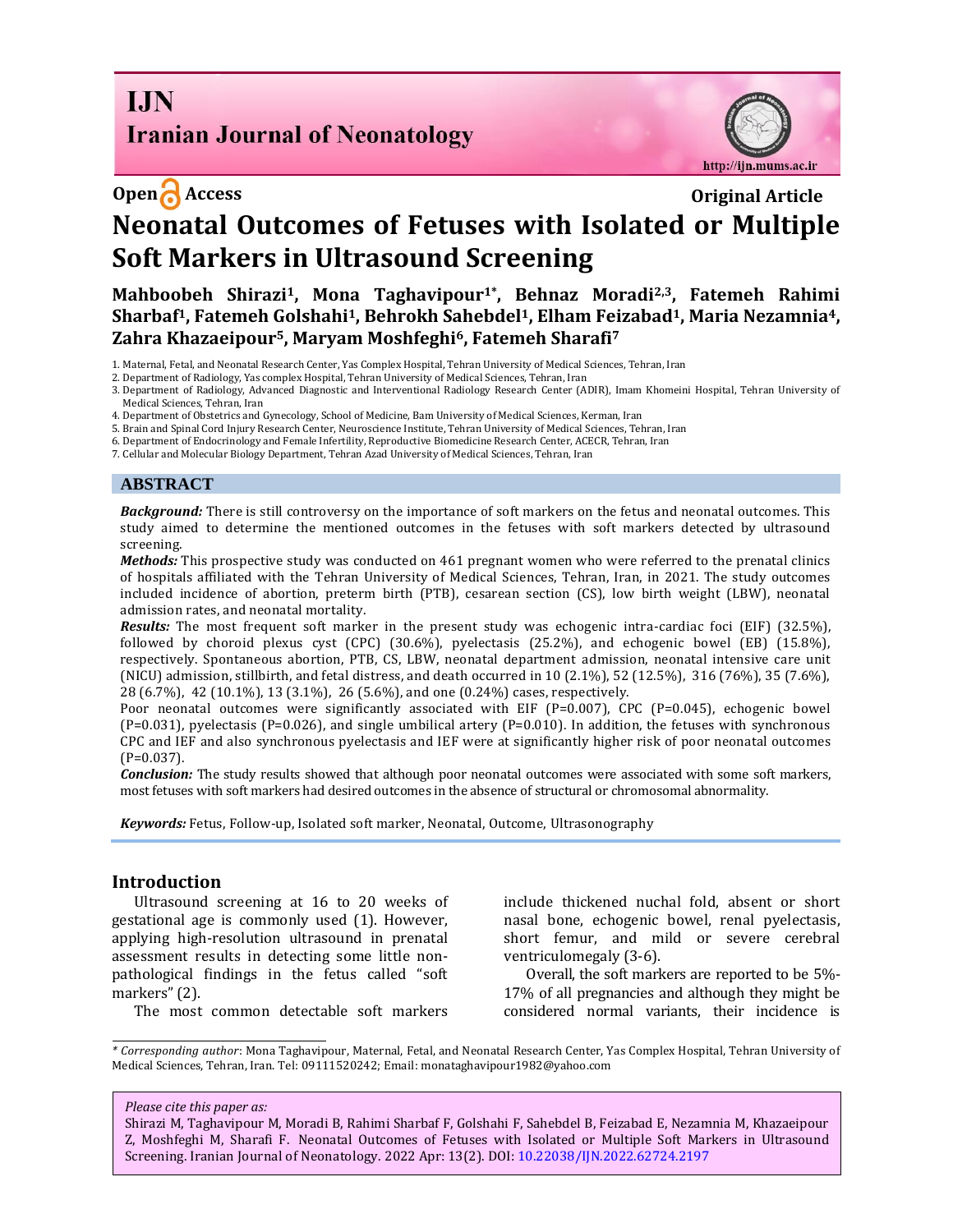remarkably higher in infants with genetic abnormalities and congenital anomalies (7-9).

Some studies (10, 11) reported that the echogenic intra-cardiac foci (EIF) could be considered a normal variant in the development of papillary muscles without any correlation with chromosomal abnormalities, while the other studies (12, 13) showed a correlation between EIF and chromosomal abnormalities, particularly in cases of trisomy 21.

There is still controversy over the importance of soft markers, and the specific etiology of soft markers has not been well understood (14). Therefore, this study aimed to determine the neonatal outcomes of fetuses with isolated or multiple soft markers detected by ultrasound screening.

# **Methods**

This prospective study was conducted on pregnant women with isolated or multiple soft markers who were referred to the prenatal clinics of Yas, Imam Khomeini, and Shariati Hospital (affiliated with Tehran University of Medical Sciences), Tehran, Iran, from January to November 2021.

Inclusion criteria included singleton pregnant women with gestation ages of 15 to 22 weeks, whose fetuses had isolated or multiple soft markers (based on the results of the ultrasound screening) and no chromosomal abnormalities.

Women with underlying diseases, such as hypertension, diabetes, cardiac disease, genetic disorder, history of chromosomal abnormalities in their previous pregnancies, and those whose fetuses had the structural anomaly (detected by ultrasound screening), increased (≥95 percentile) nuchal translucence, high risk first- or secondtrimester screening tests, a chromosomal abnormality in amniocentesis or noninvasive prenatal testing (NIPT), as well as withdrawal to participate, were excluded from the study.

The sampling was performed using the census method and all the pregnant women who met the inclusion criteria were enrolled in the study. All ultrasound screening tests were performed by expert perinatologists using a PHILIPS Infiniti 70 ultrasound machine equipped with a convex trans-abdominal 6-9 MHz probe.

Ultrasonographic soft markers that were assessed in this study included EIF, choroid plexus cyst (CPC), pyelectasis, echogenic bowel (EB), absent or hypoplastic nasal bone (NB), shortened femur, single umbilical artery (SUA), mild ventriculomegaly, enlarged cisterna magna (CM), thickened nuchal fold (TNF), and aberrant right subclavian artery (ARSA).

An EIF is an echogenic (as bright as the surrounding bones) small area that appears in cardiac ventricles at least in two separate ultrasound planes. A CPC is defined as a fluid-filled structure that is visualized as an echolucent cyst in the lateral ventricles of the fetal brain. Pyelectasis is considered to be a dilation of the fetal urinary tract (15).

EB is diagnosed when the fetal bowel is visualized with echogenicity equal/higher than that of the surrounding fetal bone in ultrasound images. The absent or hypoplastic NB is diagnosed when the fetal NB is absent or is less than 2.5mm. In the fetus with SUA, one artery is detected (instead of two arteries) on a cross-section of the umbilical cord ultrasound screening (15).

The shortened femur is considered when the ratio of the measured femoral length to an expected femoral length (according to biparietal diameter) is less than 0.92. Mild ventriculomegaly is defined as the fetus's brain ventricle volume between 10 and 15 mm, and CM is diagnosed when its volume is more than 10 mm in an anteroposterior dimension on ultrasound examination (15).

TNF is diagnosed when the NF, which is illustrated as an angled caudally to capture the cerebellum and occipital bone is equal to/higher than 6 mm at 18 to 24 weeks of gestation. ARSA is followed by a left subclavian artery with an aberrant right subclavian artery and its aberrant can happen about the left subclavian artery (15).

According to Society for Maternal-Fetal Medicine, amniocentesis or NIPT was requested for the pregnant women, after soft marker detection in screening ultrasound (15). If any chromosomal abnormality was reported in amniocentesis or NIPT, the pregnant women were excluded from the study.

The data that were recorded for the study patients included age, body mass index (BMI), obstetrics history, and any relationship between the couples. The study outcomes were incidence of abortion, emergent cesarean section (CS), preterm birth (PTB), abnormal birth weight, neonatal mortality, and neonatal admission rate and the causes.

### *Ethical considerations*

This study was conducted in compliance with the Helsinki Declaration and approved by the Ethics Committee of Tehran University of Medical Sciences, Tehran, Iran (IR.TUMS.IKHC.REC.1400.042).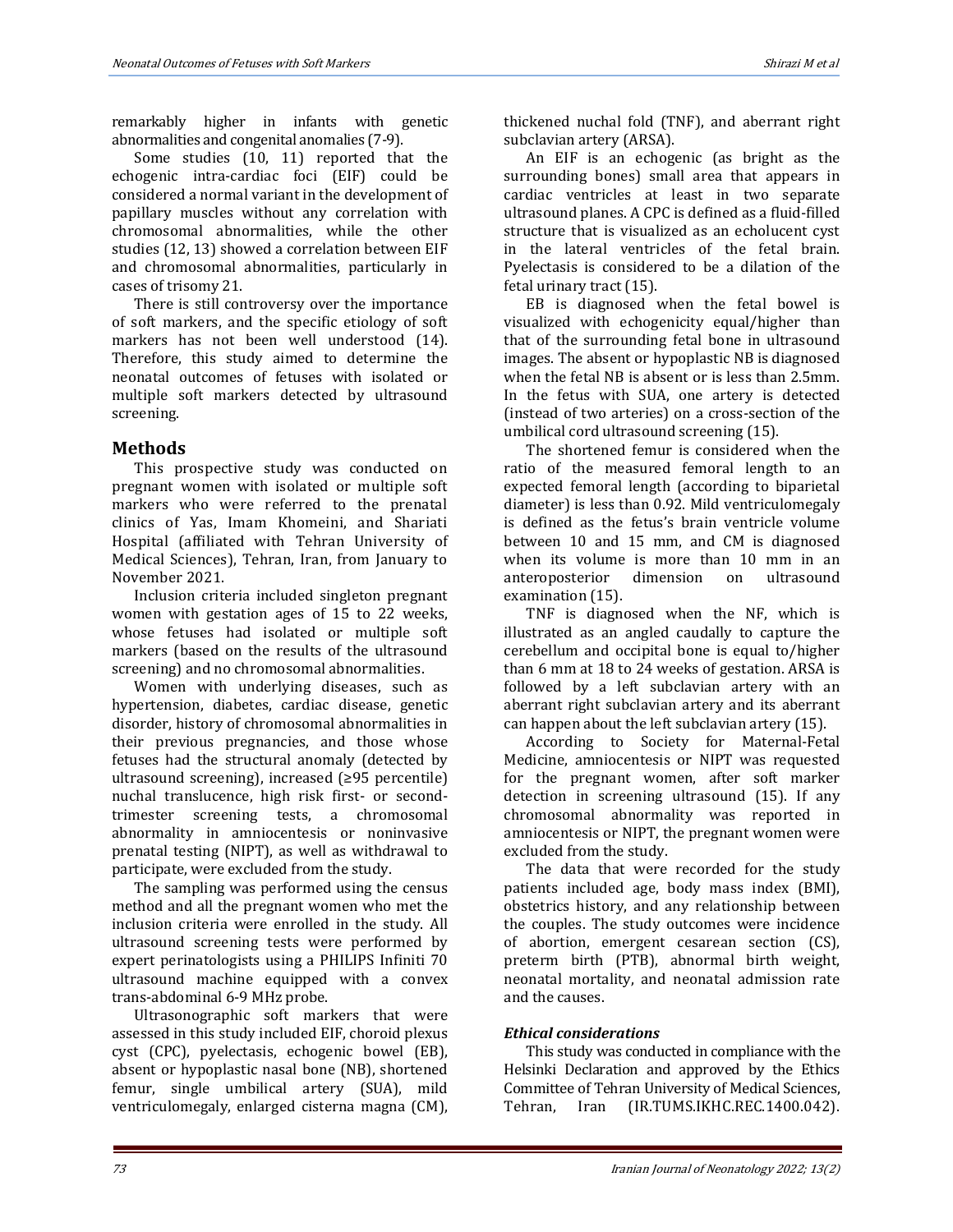The informed written consent was obtained from the participant prior to the commencement of the study.

#### *Statistical analysis*

All the statistical analyses were conducted using SPSS software (version 24.0). A p-value less than 0.05 was considered statistically significant. The Chi-square and Fisher's exact tests were used to evaluate the differences in proportion.

### **Results**

In this study, a total of 7,450 pregnant women were assessed for eligibility, of whom 531 had isolated or multiple soft markers. In cases with positive soft markers, 48, 7, 5, and 10 women were excluded due to having underlying diseases, positive history of chromosomal abnormalities in their previous pregnancies, having abnormal second-trimester screening tests, and chromosomal abnormality in amniocentesis or NIPT test, respectively. Eventually, 461 women were analyzed (Figure 1).

The mean±SD age of pregnant women was 30.37±5.40 (age range: 18-50 years) and their mean±SD of BMI was 26.41±4.25 kg/m2. Moreover, 42.2% and 25% of women experienced their first gravidity and had at least one abortion history, respectively. In addition, 30 (6.5%) and 15 (3.3%) of the couples had first-degree and second-degree relationships, respectively.

The frequency of different soft markers in the study participants was evaluated. The most frequent soft marker was EIF (32.5%), followed by CPC (30.6%), pyelectasis (25.2%), and EB (15.8%),



 **Figure 1.** Flow diagram of the study

| <b>Table 1.</b> frequency of soft markers in the participants |        |           |
|---------------------------------------------------------------|--------|-----------|
| Soft Markers                                                  | Number | Frequency |
| Echogenic intra-cardiac foci                                  | 150    | 32.5      |
| Choroid plexus cyst                                           | 141    | 30.6      |
| Pyelectasis                                                   | 116    | 25.2      |
| Echogenic bowel                                               | 73     | 15.8      |
| Absent or hypoplastic nasal bone                              | 30     | 6.5       |
| Shortened femur                                               | 15     | 3.3       |
| Single umbilical artery                                       | 15     | 3.3       |
| Mild ventriculomegaly                                         | 12     | 2.6       |
| Enlarged cisterna magna                                       | 3      | 0.7       |
| Thickened nuchal fold                                         | າ      | 0.4       |
| Aberrant right subclavian artery                              |        | 0.2       |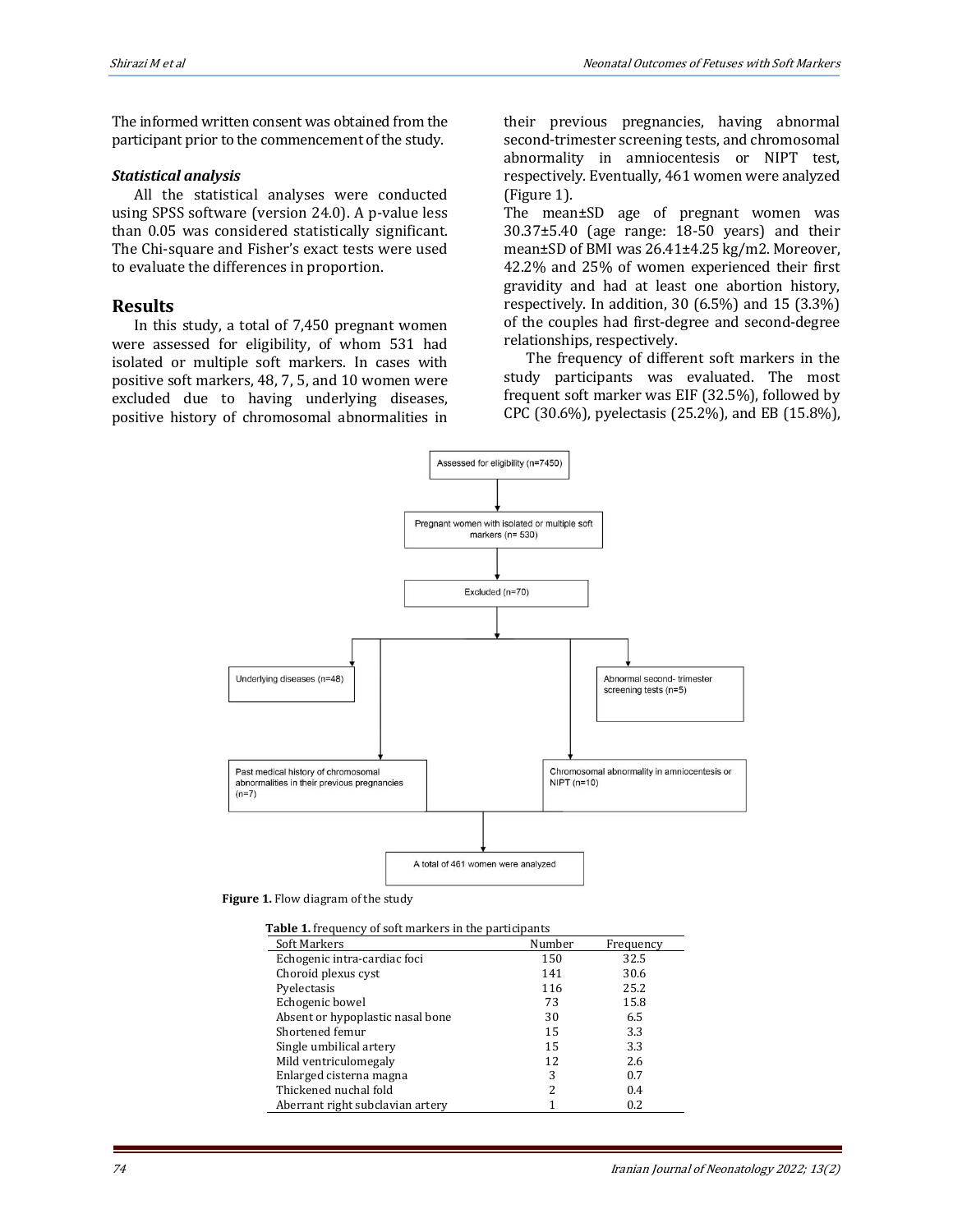| Variables          | Ventricomegaly | <b>CPC</b>   | <b>NB</b>    | TNF              | EIF      | EB               | shortened<br>femur | Pyelectasis | <b>SUA</b>   | Cisterna |
|--------------------|----------------|--------------|--------------|------------------|----------|------------------|--------------------|-------------|--------------|----------|
| Abortion           | $\theta$       | 2            | 2            | $\boldsymbol{0}$ | 2        | 4                | 0                  | 2           | $\mathbf{0}$ | $\bf{0}$ |
| GA at delivery     |                |              |              |                  |          |                  |                    |             |              |          |
| Early pre-term     | $\theta$       | 4            | 0            | $\bf{0}$         | 4        | 6                |                    | 4           | $\mathbf{0}$ |          |
| Late pre-term      |                | 8            |              | $\theta$         | 15       | 4                |                    |             |              |          |
| Term               |                | 120          | 22           |                  | 124      | 52               | 12                 | 92          | 8            |          |
| Post-term          |                | $\mathbf{0}$ | $\mathbf{1}$ | $\mathbf{0}$     | 1        | $\boldsymbol{0}$ | $\bf{0}$           | 2           | $\mathbf{0}$ |          |
| Weight at delivery |                |              |              |                  |          |                  |                    |             |              |          |
| $<$ 2500gr         | $\Omega$       | 6            | 2            | $\mathbf{0}$     | 13       | 10               | 3                  |             | 2            |          |
| 2500-4000gr        |                | 124          | 22           | $\mathbf{1}$     | 126      | 49               | 11                 | 93          | 11           |          |
| $>4000$ gr         |                | 2            | $\mathbf{1}$ | $\Omega$         | 4        | 3                | $\bf{0}$           | 5           | $\Omega$     |          |
| Neonate status     |                |              |              |                  |          |                  |                    |             |              |          |
| Normal             |                | 108          | 21           | 1                | 108      | 45               | 12                 | 88          |              |          |
| Neo-department     |                | 9            | 1            | $\Omega$         | 18       | $\Omega$         | 0                  | 4           |              |          |
| <b>NICU</b>        |                | 11           | 2            | $\Omega$         | 14       | 7                | ົ                  | 9           | 4            |          |
| Stillbirth         |                | 4            |              |                  | 4        | 3                |                    | 4           |              |          |
| Dead               |                | 0            | 0            |                  | $\Omega$ |                  |                    |             |              |          |
| Total              |                | 132          | 25           |                  | 144      | 62               | 14                 | 105         | 13           |          |

**Table 2.** Study outcomes according to different soft markers

CPC: choroid plexus cyst, NB: absent or hypoplastic nasal bone, TNF: thickened nuchal fold, EIF: echogenic intracardiac foci, EB: echogenic bowel, SUA: single umbilical artery.

respectively. The frequency of the other soft markers was less than 10% (Table 1).

An isolated soft marker was found in 80.7% of the fetuses, while multiple synchronous soft markers (with a range of two to three) were detected in 19.3% of them. As the most frequent soft marker, IEF was detected in 104 (69%) fetuses isolated, and other soft markers were reported in 46 (31%) fetuses, mostly accompanied by CPC and pyelectasis.

A total of 35 (7.5%) participants were lost to follow-up due to lack of response. In the other one, spontaneous abortion and PTB occurred in 10 (2.1%) in 52 (12.5%) pregnant women, respectively.

The route of delivery in 100 (24%) and 316 (76%) pregnant women was NVD and CS, respectively. The frequency of different GA at delivery and other study outcomes, according to different soft markers, are presented in Table 2.

The neonate adverse outcomes included low birth weight, high birth weight, neonate department admission, NICU admission, stillbirth, fetal distress, and dead fetus in 35 (8.4%), 12 (2.8%), 28 (6.7%), 42 (10.1%), 13 (3.1%), 26 (5.6%) and one (0.24%) cases, with no case of asphyxia.

Poor neonatal outcomes including neonate department admission, NICU admission, and mortality were significantly associated with some soft markers, such as IEF (P=0.007), CPC (P=0.045), and EB (P=0.031), pyelectasis (P=0.026), and SUA (P=0.010) (Figure 2). In addition, the admission,

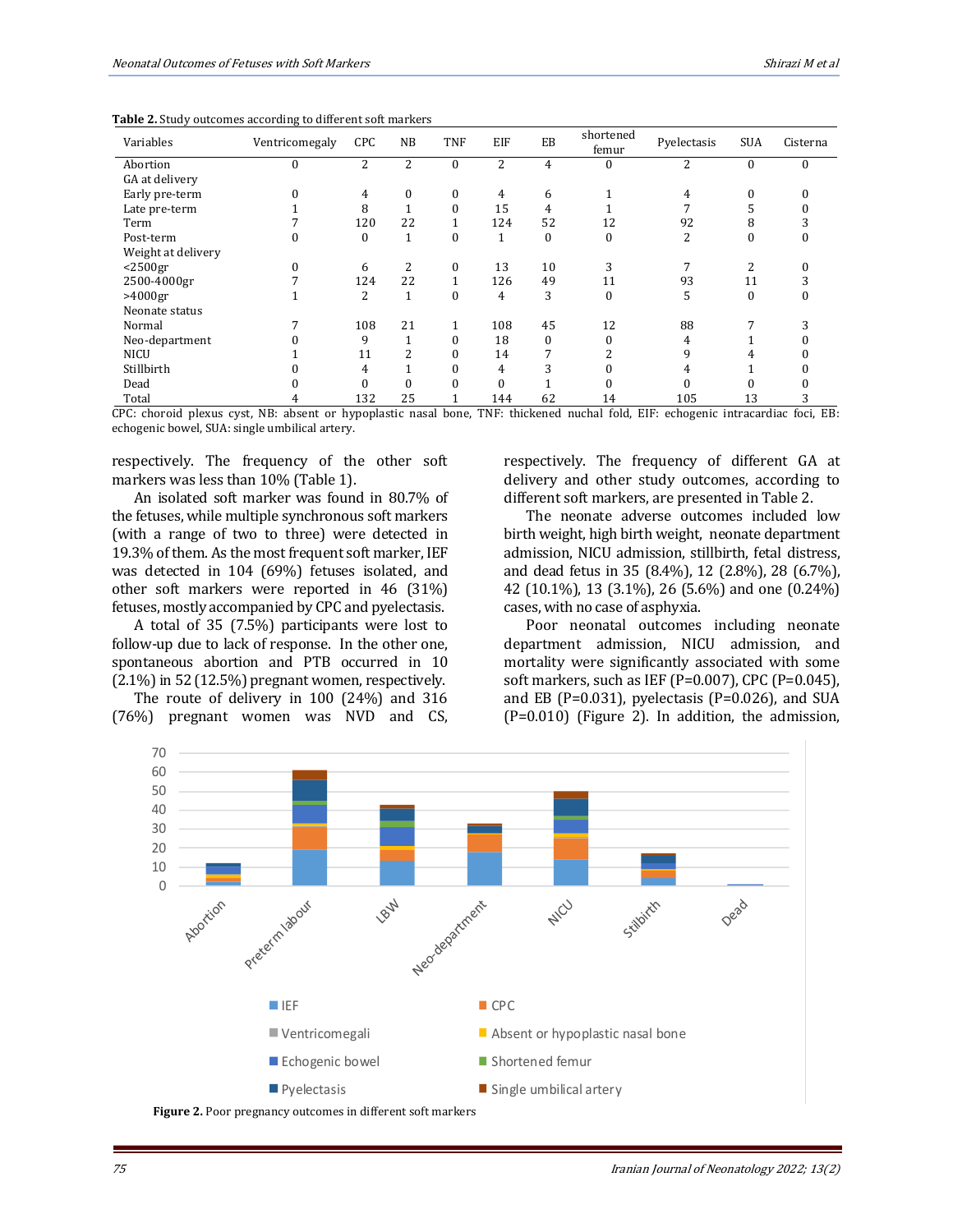| <b>Table 3.</b> Admission and mortality causes                                                                                    |                |             |             |                      |             |  |  |
|-----------------------------------------------------------------------------------------------------------------------------------|----------------|-------------|-------------|----------------------|-------------|--|--|
| Admission cause                                                                                                                   | $EIF^*$ (N=36) | $CPC(N=24)$ | EB $(N=17)$ | Pyelectasis $(N=17)$ | $SUA (N=6)$ |  |  |
| Prematurity                                                                                                                       | 11(30.5)       | 8 (32)      | 10(58.8)    | 7 (41.2)             | 3(50)       |  |  |
| Icterus                                                                                                                           | 18 (50)        | 14 (56)     | 2(11.8)     | 6(35.3)              | 1(16.7)     |  |  |
| Infection disease                                                                                                                 | 2(5.5)         |             | 1(5.9)      | 1(5.9)               |             |  |  |
| Others                                                                                                                            | 4 (11.1)       | 3(12)       | 4(23.5)     | 3(17.6)              | 2(33.3)     |  |  |
| *One missing data, EIF: echogenic intracardiac foci, CPC: choroid plexus cyst, EB: echogenic bowel, SUA: single umbilical artery. |                |             |             |                      |             |  |  |

**Table 3.** Admission and mortality causes

**Table 4.** Study outcomes according to the number of soft markers

| Variables          |     | Number of soft markers |     |          |         |
|--------------------|-----|------------------------|-----|----------|---------|
|                    | AII | One                    | Two | Three    | P-value |
| Abortion           | 10  | 7                      | 2   | 1        | 0.180   |
| GA at delivery     |     |                        |     |          |         |
| Early pre-term     | 16  | 13                     | 3   |          |         |
| Late pre-term      | 36  | 31                     | 4   |          | 0.460   |
| Term               | 360 | 285                    | 69  | h        |         |
| Post-term          | 3   | 2                      |     | $\bf{0}$ |         |
| Weight at delivery |     |                        |     |          |         |
| $<$ 2500gr         | 35  | 28                     | 6   |          |         |
| 2500-4000gr        | 368 | 294                    | 69  |          | 0.730   |
| $>4000$ gr         | 12  | 9                      | 2   |          |         |
| Neonate status     |     |                        |     |          |         |
| Normal             | 332 | 268                    | 60  | 4        |         |
| Neonate department | 28  | 19                     |     |          |         |
| <b>NICU</b>        | 42  | 34                     | 8   |          |         |
| Stillbirth         | 13  | 10                     |     |          | 0.140   |
| Dead               |     |                        |     |          |         |
| Total              | 416 | 332                    | 77  |          |         |

and mortality causes are summarized in Table 3.

The fetuses with synchronous CPC and IEF and also synchronous pyelectasis and IEF were at significantly higher risk of poor neonatal outcomes (P=0.037), while the study outcomes were not significantly different in terms of the number of soft markers (Table 4).

### **Discussion**

In this study, the most frequent soft marker was EIF, followed by CPC, pyelectasis (25.2%), and EB, respectively. Overall, spontaneous abortion, PTB, CS, LBW, neonatal department admission, NICU admission, stillbirth, fetal distress, and death occurred in 2.1%, 12.5%, 76%, 7.6%, 6.7%, 10.1%, 3.1%, 5.6%, and 0.24% of the cases, respectively.

Nowadays, the association between soft markers and aneuploidy, as well as soft markers and neonatal outcomes are one of the most noticeable and controversial issues in prenatal screening. In addition, long-term adverse outcomes are the other concern with soft markers. In this regard, ventricular septal defect (VSD), tetralogy of Fallot (TOF), and pulmonary hypertension were reported in some fetuses with EIF (16-19).

Evidence showed that the rates of chromosomal abnormalities in some soft markers, such as the short femur, TNF, CPC, absent NB, and ventriculomegaly, are higher than the others, with

no significant difference in the rate of chromosomal abnormalities according to numbers of soft markers (20). However, in this study, we could not assess this rate due to including fetuses without chromosomal abnormalities.

Although some former studies (18, 19) showed no complication except for epilepsy and attention-deficit/hyperactivity diseases in two live-born babies with CPCs, in this study poor pregnancy outcomes, including abortion, PTB, LBW, neonatal-department admission, NICU admission, and stillbirth were detected in 44 fetuses with CPC.

In our study, one neonatal death was reported in fetuses with EB with unknown causes. While in previous studies (21–25), EB has been associated with some abnormalities, including intrauterine bleeding, congenital infection, cystic fibrosis, fetal growth restriction, and primary fetal bowel abnormality.

In line with our findings, former studies showed that fetuses with SUA are at greater risk for some adverse outcomes, such as small for gestational age, PTB, admission to the NICU, and perinatal mortality (26).

Based on the study results, most fetuses with soft markers, detected by ultrasound, without structural or chromosomal abnormality have desired outcomes during and after pregnancy and the incidence of spontaneous abortion (P=0.120),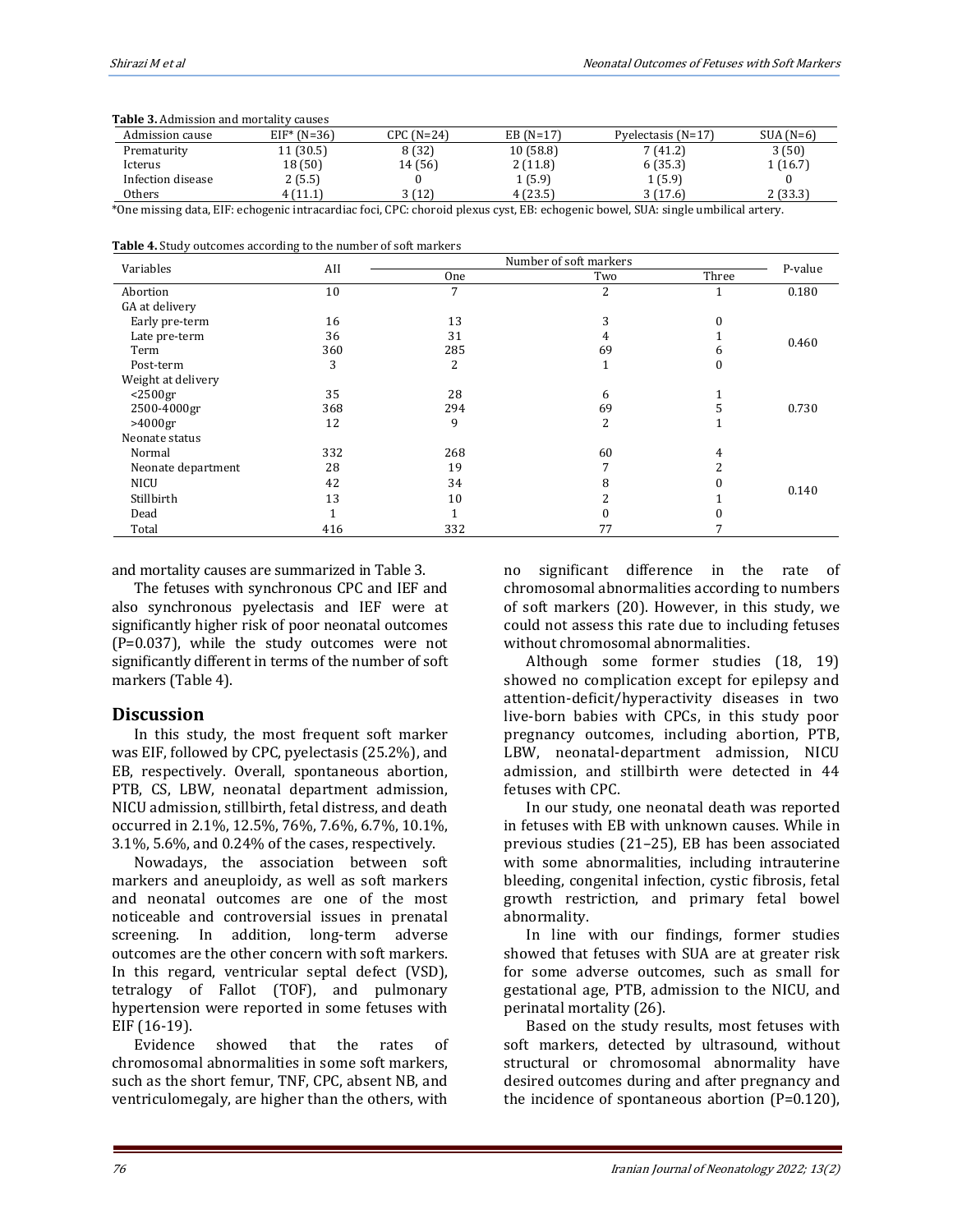PTB (P=0.086), and neonatal admission (P=0.160) were not significantly different from the normal population (27).

In this study, long-lasting outcomes of soft markers were not assessed, while some studies evaluated the permanent effects of these markers. Based on the evidence, pyelectasis may be persistent or progressive in the future life; therefore, urinary tract assessment must be done after birth (18, 19).

Regarding the limitation of this study, one can refer to the small follow-up period. The prospective nature of this study and assessment of multiple synchronous soft markers are among the strengths of the current study.

# **Conclusion**

Our study showed that although poor neonatal outcomes were associated with some ultrasound soft markers, especially in the case of having synchronous CPC and IEF or synchronous pyelectasis and IEF, most fetuses with soft markers, in the absence of structural or chromosomal abnormality, had desired outcomes during and after pregnancy. However, further studies are required to determine the importance of soft marker findings in prenatal screening.

# **Acknowledgments**

This study was funded and supported by the Tehran University of Medical Sciences, Tehran, Iran (TUMS, Grant no. 52280).

### **Conflicts of interest**

None.

### **References**

- 1. Van den Hof MC, Wilson RD. Fetal soft markers in obstetric ultrasound. J Obstet Gynaecol Can. 2005;27(6):592-636.
- 2. Bethune M. Literature review and suggested protocol for managing ultrasound soft markers for Down syndrome: thickened nuchal fold, echogenic bowel, shortened femur, shortened humerus, pyelectasis and absent or hypoplastic nasal bone. Australas Radiol. 2007 ;51(3):218-25.
- 3. Smith-Bindman R, Chu P, Goldberg JD. Second trimester prenatal ultrasound for the detection of pregnancies at increased risk of Down syndrome. Prenat Diagn. 2007;27:535–544.
- 4. Nicolaides KH. Nuchal translucency and other firsttrimester sonographic markers of chromosomal abnormalities. Am J Obstet Gynecol. 2004;191:45–67.
- 5. Sethna F, Tennant PW, Rankin J, Robson S. Prevalence, natural history, and clinical outcome of mild to moderate ventriculomegaly. Obstet Gynecol. 2011;117:867–876.
- 6. Salomon LJ, Bernard JP, Ville Y. Reference ranges for fetal ventricular width: a non-normal approach. Ultrasound Obstet Gynecol. 2007;30(1):61-6.
- 7. Viaux-Savelon S, Dommergues M, Rosenblum O, Bodeau N, Aidane E, Philippon O, Mazet P, Vibert-Guigue C, Vauthier-Brouzes D, Feldman R, Cohen D. Prenatal ultrasound screening: false positive soft markers may alter maternal representations and mother-infant interaction. PLoS One. 2012; 7(1):e30935.
- 8. Kaplan R, Adams S. Incidental Fetal Ultrasound Findings: Interpretation and Management. J Midwif Womens Health. 2018;63(3):323-9.
- 9. Tosun M, Kurtoglu Ozdes E, Malatyalioglu E, et al. Long-Term Outcome of Fetuses with Soft Marker and Without Genetic or Structural Abnormality. J Obstet Gynaecol India. 2019;69(1):56-61.
- 10. Levy DW, Mintz MC. The left ventricular echogenic focus: anormal finding. Am J Radiol. 1988;150:85–6.
- 11. Achiron R, Lipitz S, Gabbay U, Yagel S. Prenatal ultrasono-graphic diagnosis of fetal heart echogenic foci: no correlationwith Down syndrome. Obstet Gynecol. 1997;89:945–8.
- 12. Simpson JM, Rowlands ML, Sharland GK. The significance of echogenic foci ('golfballs') in the fetal heart: a prospective study of 147 cases. Ultrasound Obstet Gynecol. 1996;(Suppl 3):225-8.
- 13. Lehman CD, Nyberg DA, Winter TC III, Kapur RP, RestaRG, Luthy DA. Trisomy 13 syndrome: prenatal US findings in a review of 33 cases. Radiology. 1995;194:217–2.
- 14. Cai M, Huang H, Xu L, Lin N. Classifying and Evaluating Fetuses With Ventriculomegaly in Genetic Etiologic Studies. Front Genet. 2021;12:682707.
- 15. Prabhu M, Kuller JA, Biggio JR. Society for Maternal-Fetal Medicine (SMFM. Society for Maternal-Fetal Medicine (SMFM) Consult Series# 57: Evaluation and Management of Isolated Soft Ultrasound Markers for Aneuploidy in the Second Trimester. Am J Obstet Gynecol. 2021; 225(4):B2-B15.
- 16. Gupta G, Aggarwal S, Phadke SR. Intracardiac echogenic focus and fetal outcome. J Clin Ultrasound. 2010;38(9):466–9.
- 17. Shakoor Shafia, Ismail Humera, Munim Shama. Intracardiac echogenic focus and fetal outcome review of cases from a tertiary care centre in Karachi, Pakistan. J Matern Fetal Neonatal Med. 2013;26(1):2–4.
- 18. Tosun M, Kurtoglu Ozdes E, Malatyalioglu E, Yavuz E, Celik H, Bildircin FD, Canga K, Kokcu A, Ogur G. Long-Term Outcome of Fetuses with Soft Marker and Without Genetic or Structural Abnormality. J Obstet Gynaecol India. 2019;69(1):56-61.
- 19. Masihi S, Barati M, Karimi Moghaddam E, Rezazadeh A, Ronaghi F. Outcome of fetuses with soft markers: results of 3016 cases in Ahvaz city. Med J Islam Repub Iran. 2021;35:4.
- 20. Cai M, Lin N, Chen X, Fu M, Guo N, Xu L, Huang H. Evaluation of chromosomal abnormalities and copy number variations in fetuses with ultrasonic soft